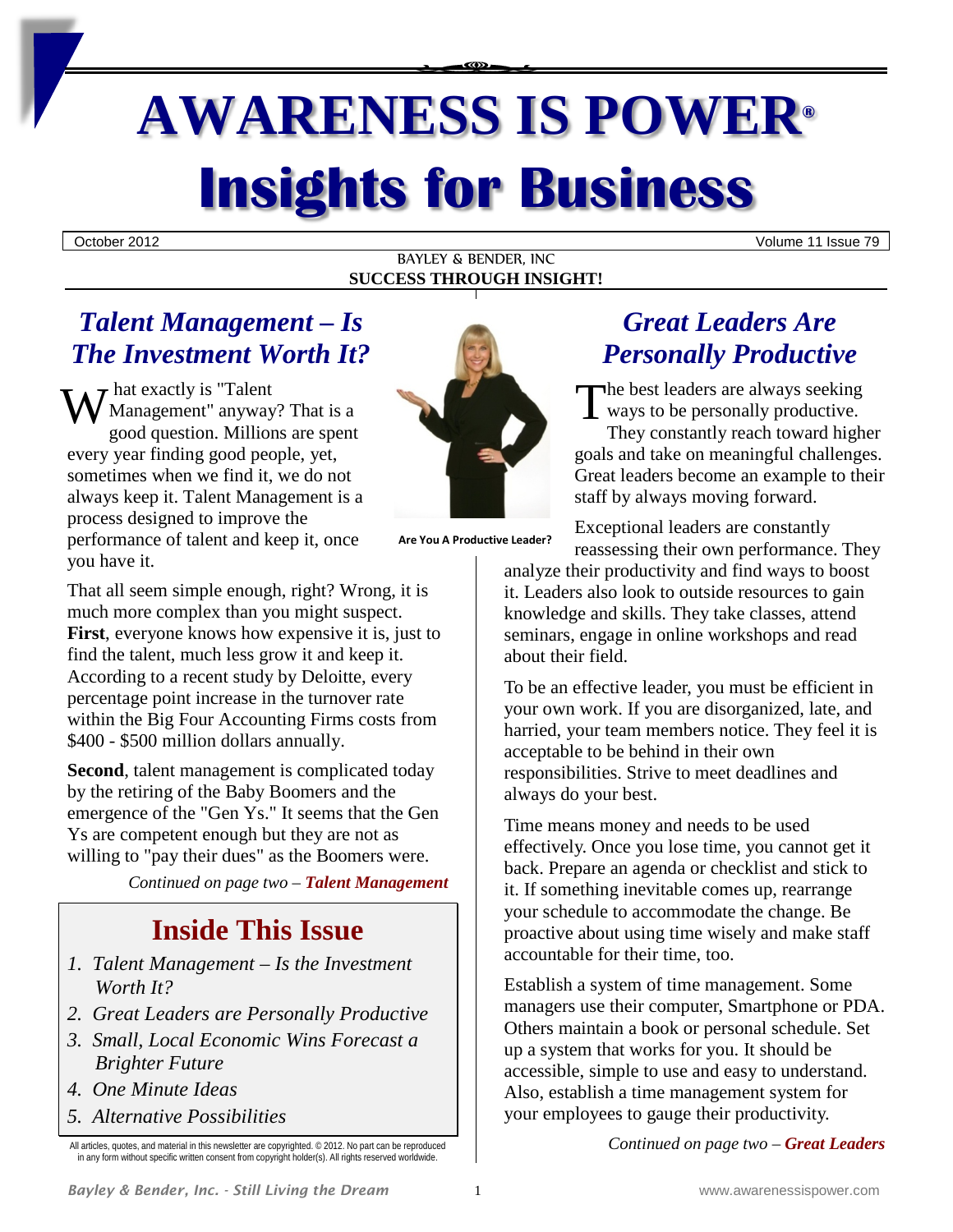#### *Continued from page one – Talent Management*

As a result, organizations are scrambling to adjust everything from compensation to career development.

**Third**, the cumulative knowledge is said to be doubling every 2 days. That means that the value of a college education declines rapidly, if measured by what you need to know to be current in your field. A 50 year old, with a degree in electrical engineering, who did not engage in

updating their knowledge on a regular basis, might as well have a Psychology degree.



**Fourth**, the development of new leaders with new and current skills directed toward a new generation

and a new agenda. Understanding the behaviors & motivators of your employees & co-workers and adapting to the ever-changing environment.

**Fifth**, as a result of a world of accelerating change, tremendous skill gaps develop quickly and widen rapidly. The delivery of new tools in a package designed for a new generation with updated instruction manuals will be a challenging task if we are to keep up.

Should your organization invest in Talent Management? Only if you want it to be around 5 years from now! Just a few short years ago the Hackett Group, studied many of the top performing organizations in the world and found that those companies that excelled in talent management posted earnings 15 percent higher than those who managed talent poorly. Today, with the cost of finding talent escalating, it is even more important to have a structured talent management process in place. Organizations are beginning to see the ROI in talent management as a legitimate strategy for more than survival.  $\blacklozenge$ 

By Stephen J. Blakesley, Managing Partner, GMS Talent LP Copyright protected

*"How do you become better tomorrow? By improving yourself, the world is made better. Be not afraid of growing too slowly. Be afraid of standing still. Forget your mistakes, but remember what they taught you. So how do you become better tomorrow? By becoming better today." ~Benjamin Franklin*

#### *Continued from page one – Great Leaders*

Because of the dynamic nature of management, sometimes you need to shift priorities. Handle the situation with grace. Avoid stress by reevaluating your time and adjusting your schedule immediately. The sooner you handle an unexpected situation, the more likely you are to get back on track.

One of the major mistakes made by many managers is taking on excessive external demands. Never spread yourself too thin. Enlist assistance when necessary. Know how to prioritize and what you can let go.



Make the most of staff members and administrators. Maximize their capabilities and put them to work. When everyone works together and focuses on the big picture, more is accomplished in less time.

A bonus tip to modern management is to designate a certain time to read and answer work email. If you constantly check your email, it becomes an ongoing distraction during the day. Stay focused on one task at a time and you will get them all done according to schedule.

~ Written for us by our associate Gary Sorrell, © Sorrell Associates, LLC Copyright protected worldwide.

> *Awareness Calendar – October*

## **National Breast Cancer Awareness Month**

For more than two decades, the **National Breast Cancer Awareness Month** has educated women about breast cancer, especially the importance of detecting the disease in its earliest stages through screening mammography, clinical breast examination, and for women 20 years of age and older, breast self-examination.



According to the **[National Cancer](http://www.cancer.gov/cancertopics/types/breast)  [Institute](http://www.cancer.gov/cancertopics/types/breast)**, Breast Cancer is the most

common non-skin cancer, and the second leading cause of cancer related death in women. Although the breast cancer diagnosis rate has increased, there has been a steady drop in the overall breast cancer death rates since the early 1990s. Currently, \$570 million dollars a year is spent on breast cancer research.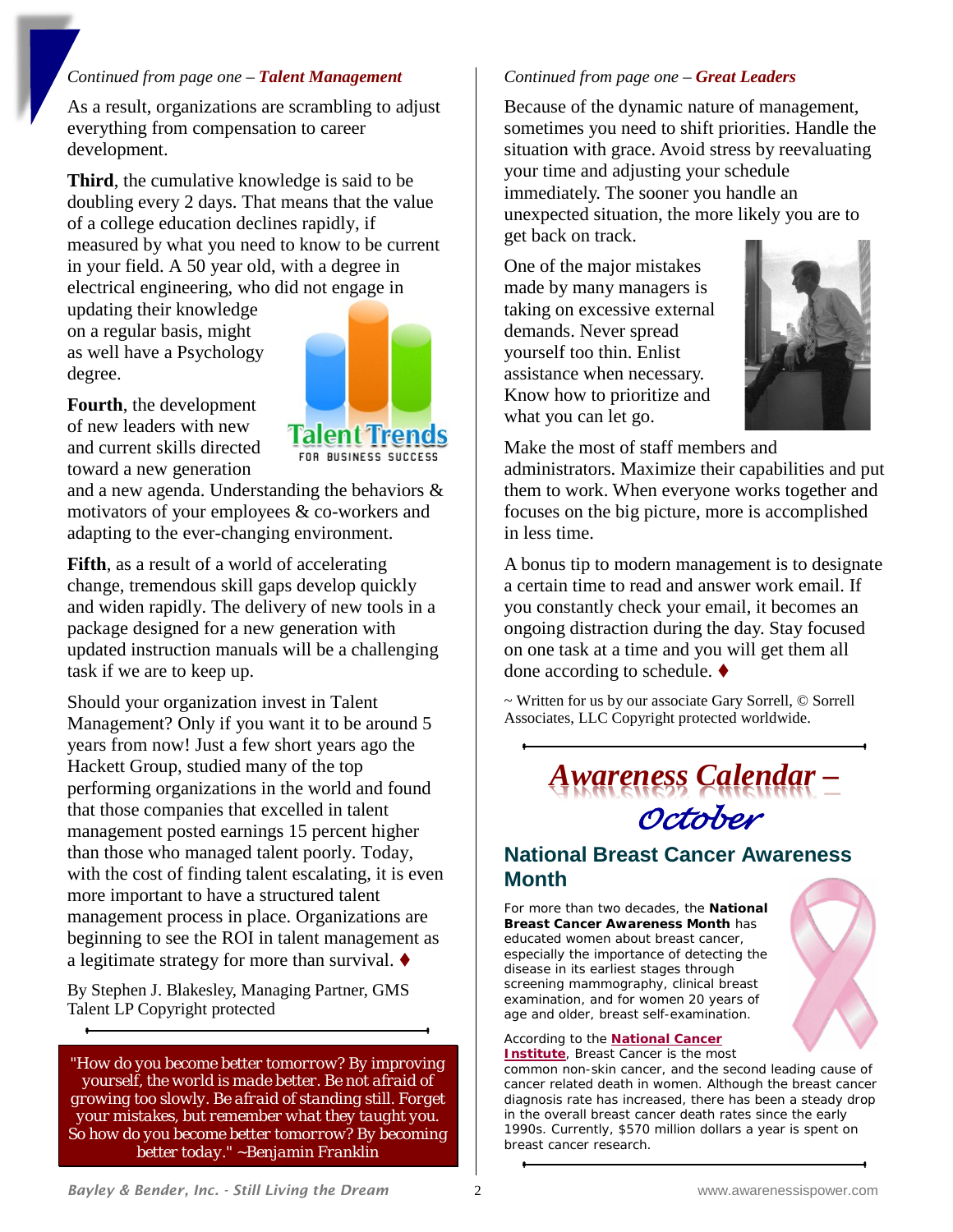# *Small, Local Economic Wins Forecast A Brighter Future*

n July 2012, Citi announced that consumer-lending volume jumped In July 2012, Citi announced that consumer-lending volume jumped<br>2% in the second quarter. It is a promising sign to see a gain in U.S. bank lending, if only a modest one. The added positive signal is people are still borrowing money even while stringent lending

standards (compared to those in 2006, for example) are still in place. Reports from Wells Fargo and Chase also show consumer trust in U.S. banks as deposits have increased.



New Jersey businesses are turning to the Small Business Administration (SBA) for loans. As stated by the SBA, a surge in small business loans shows a 41%

increase in approvals from 2011 to 2012 as of the end of May.

These are signs that consumers are placing their trust in the economy and backing up that trust with their willingness to spend and/or invest.

#### **Consumer Demand Rises**

Even local economic signals such as back-to-school spending affect the big picture. The National Retail Federation currently reports that the U.S. back-to-school spending will leap 14% (\$688 spent by the average parent) from the prior year. Pent-up demand is starting to flow as supplies that families and children have kept to "make do" are now being replaced.

According to Equifax, new automobile bank loans are up 25% in March 2012 over March 2010 figures. In fact, the number of consumers borrowing for vehicles sits at a five-year record high. Car loans continue to be least delinquent of all major loans, despite slightly loosened credit criteria. Car shoppers are signaling a heightened sense of trust as the Great Recession begins to fade.

## **Lower Commodity Pricing**

Lastly, consumers are spending more in and about their hometown areas. Gas prices have dropped slightly, resulting in an uptick in disposable income. Commodities such as milk and potatoes (both food staples) have hovered at relatively low prices. This decrease in pricing alleviates the pressure on household budgets, which results in consumers feeling an increased confidence to borrow, as mentioned earlier with new auto loans.

These financial indicators show consumer trust building up in a recovering U.S. economy. Local and, in general, middle class spending shows signs that a brighter future may be in store after all.  $\blacklozenge$ 

~ Written for us by our associate Gary Sorrell, Sorrell Associates, LLC Copyright protected worldwide. All rights reserved.



#### **Tips For Conducting Better Training Meetings**

As a team leader conducting a productive training is challenging.

Your training meeting must be informative, relevant, open for participation, fun, and motivating.

**Here are some suggestions for making your meetings more effective:**

*Treat all of your team members as knowledgeable.* Appreciate their experiences and their opinions.

*Do not lecture.* How boring! Make the meeting a participatory experience for everyone. Ask questions and allow them to participate in the discussion.

#### *Don't just read what's in the*

*training manual.* Team members can read it themselves. Your job is to expand on the subject and provide clarity of the information as well as to explain how it applies in your company.

#### *Be prepared for the training*

*meeting.* You should know ten times more about the subject than your participants. Give yourself plenty of time to research and validate the information. ♦

Copyright, © Sorrell Associates. All rights reserved worldwide.